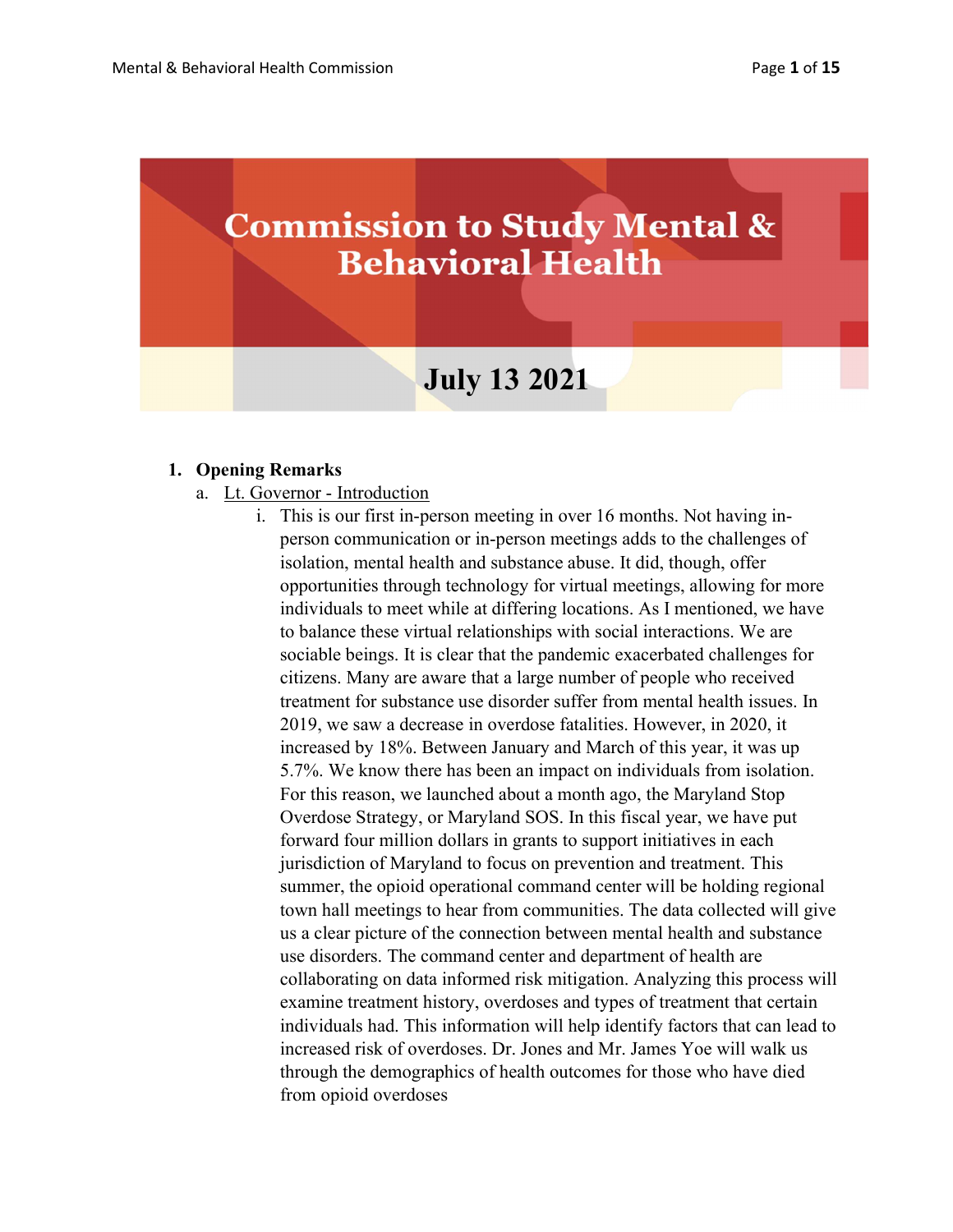- ii. I would like to highlight a few findings from the work. We've found that individuals who received medical services in the public behavioral health system within 30 days before their death were more likely to have also received medical services with substance use disorder services. 70% of those who died from an overdose had an interaction with a Maryland hospital in the four years before their death, and 60% of people who died from an overdose were prescribed a controlled substance at some point in a 5 year period. We hope this collaboration will lead to new insights to helping individuals.
- iii. I will move on the formal agenda.

## 2. Roll Call

- a. Commission Members Participating: Lt. Governor Rutherford, Senator Adelaide Eckardt, Delegate Lewis Young, Director Richard Abbott, Tricia Roddy, Dr. Aliya Jones, Lt. Col. Roland Butler, Dr. Tiffany Rexrode, Commissioner Kathleen Birrane, Director Robin Rickard, Mary Gable, Barbara Allen, Christian Miele, Serina Eckwood, Kimberlee Watts, Delegate Ariana Kelly and Dr. Bhaskara Tripuraneni
- b. Designees: Nithin Venkatraman, Marianne Gibson
- c. Absent: Patricia Miedusiewski, Dr. Lynda Bonieskie, Cari Cho

## 3. Minute Approval

- a. Motion to approve Dr. Jones
- b. Second Senator Eckardt
- c. Approved

## 4. Subcommittee Updates

- a. Crisis Services Deputy Director Marianne Gibson
	- i. We met last Wednesday, July 7th.
	- ii. We heard 3 special presentations:
		- 1. First from Susan Cromwell, the senior director with the Sheppard Pratt health system.
			- a. We learned about their residential crisis model, which includes 24/7 on site staff assistance and intensive case management linkage to peer support. It was also mentioned that Sheppard Pratt's residential services are co-occurring capable and that 60% of their population had been diagnosed with a substance abuse disorder. The on-site support offers prescribing naloxone, offering on-site recovery support meetings and linkage to community providers.
		- 2. Next, we were joined by Frances Duru and Christine Stanley from People Encouraging People (PEP), a non-profit organization.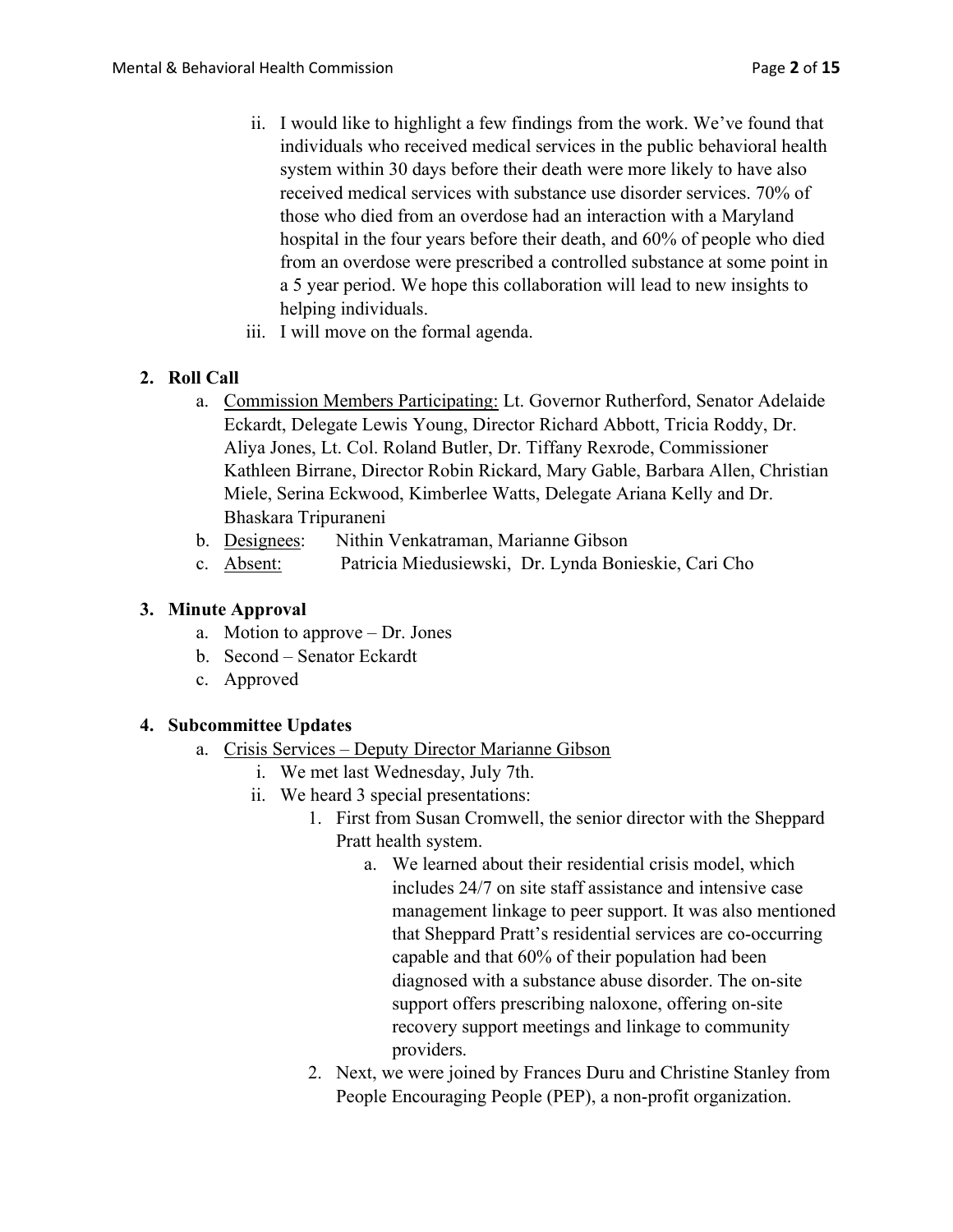- a. We are mainly concerned with learning about FACT teams. PEP operates in five different jurisdictions, Each ACT or FACT team is multi-disciplinary and offers mobile evidence-based care for behavioral health conditions. Each FACT team has 10-12 people that work with a large variety of partners such as the public defender's office, law enforcement and judges. FACT teams are designed to improve behavioral health outcomes and daily functioning by addressing risks that may lead to criminal behavior and diverting individuals in need of treatment away from the criminal justice system. There is currently only one FACT team in the state, which is in Baltimore city. There is discussion about expanding more,
- 3. Last, we heard from Johns Hopkins University regarding their behavioral health crisis response program. It was created as part of our recommendation by the task force on Student Health and Well-Being. The goal is to assess how the university responds to behavioral crises. This pilot will pair mental health practitioners with security officers to respond to these behavioral crises. They're hoping to launch this program this fall.
- 4. Our next meeting will be September 1st at 10:00am.
- b. Youth and Families Christian Miele
	- i. We met yesterday, July 12th
	- ii. We were joined by two presenters, Senator Katie Fry Hester and Maria Rodowski Stanco.
		- 1. Senator Fry Hester's overview focused on the current state funding stream used to support MBH's system. The senator also gave us a summary of SB 299, SB 857, as well as an overview of other pieces that impact mental and behavioral health.
		- 2. Maria Rodowski Stanco from BHA discussed their child and adolescent crisis system update. That's something that our subcommittee had begun discussing at some of our recent meetings. We feel it's very timely and we're looking forward to seeing what work can be done through this stream of grant funding. Our subcommittee has spent much of the year looking at the involuntary commitment and dangerousness standard and that BHA has been leading an effort to explore this issue through the formation of a stakeholder work group to make policy recommendations. Just recently, the workgroup issued its draft report which was disseminated to stakeholders for feedback and comment and a final report will be circulated by the end of the month. There were three chief recommendations in the draft report which include clarification of dangerousness, training for better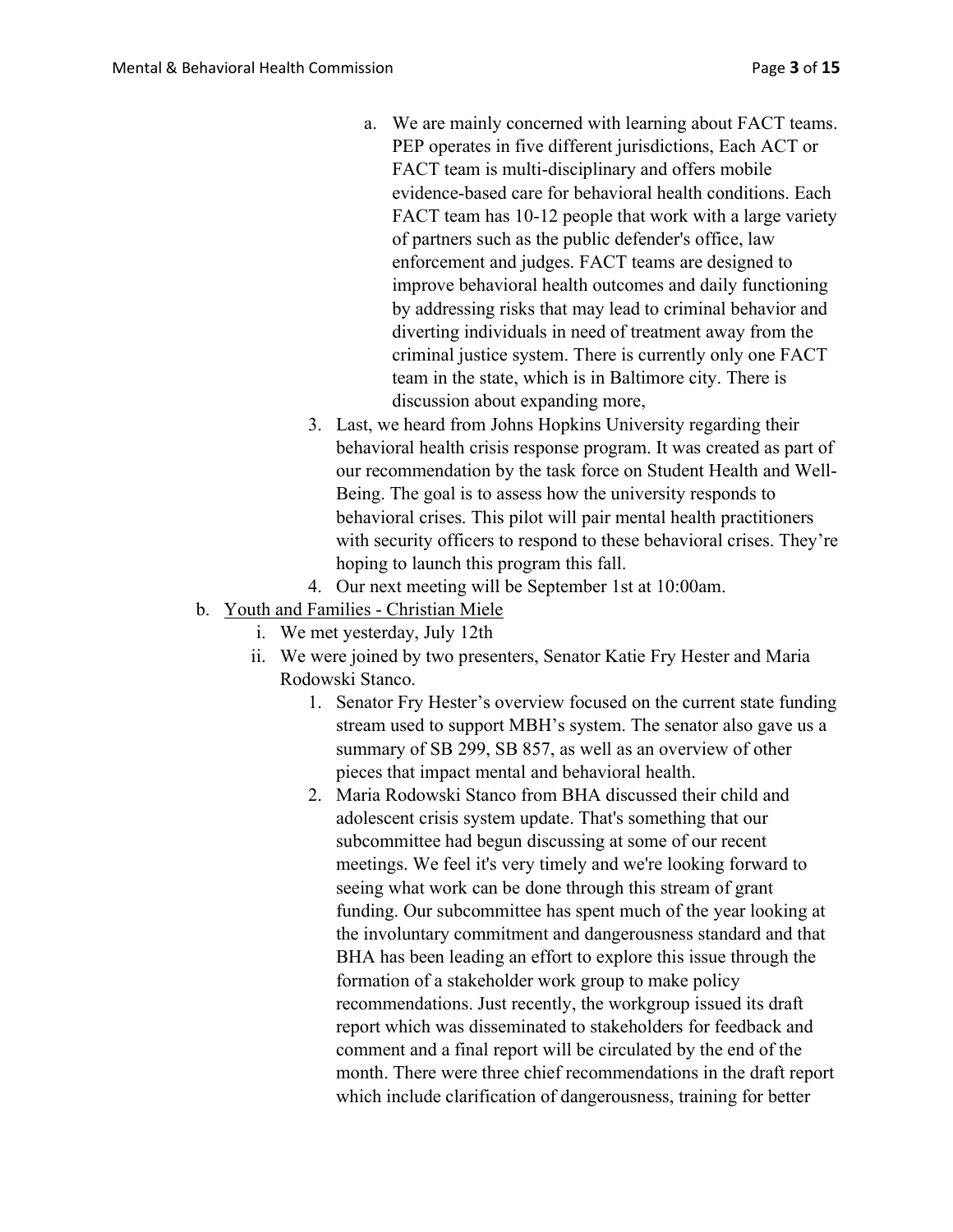clarity of the definition, and then data collection and monitoring. We also received an extensive breakdown of each state's dangerousness standard, as well as the emergency petition process related to that.

- 3. At our next meeting in September, we're going to be reviewing that, as well as discussing among some committee members whether a consensus can be reached in terms of supporting some of the findings of the stakeholder workgroup.
- iii. Our next meeting will be announced soon.

#### c. Finance and Funding - Patricia Roddy & Joy Hatchette

- i. Patricia Roddy June 30th of last month we submitted our Health-Choice 11-15 waiver renewal application. The renewal application generally allows us to maintain our managed care program under Medicaid, but we added one really exciting new component to our waiver application. Specifically, it allows us to cover institutions for mental disease for adults between the ages of 21 and 65. We've talked with this group before about how the federal prohibition doesn't allow Medicaid to pay for services for adults while they're receiving services in these institutions. We've had waivers over the years; CMS's policy has changed recently, so we are asking CMS to allow us to cover adults in those institutions between 21 and 65. We originally asked to cover two non-consecutive 30-day stays. We heard from stakeholders both in this commission work group as well as other public hearings that stakeholders wanted us to ask for the flexibilities that other states received where we cover an average of 30 days for the total program, so we went ahead and made that change to the waiver application. We are looking forward to CMS's approval of the application with a January 1st start date. Secondly, around the system of care, we've been meeting internally and regrouping to make sure that we have the appropriate goals in place for the next several months.
- ii. Joy Hatchette We're continuing our work on the mental health parity regulations and once we finish drafting those we will have an opportunity for the public to comment. The next major thing that we're working on are the network adequacy meetings. We've had two recent meetings; one really focused on basically the standards the amount of travel distance the appointment wait times and things of that nature. That meeting was held back on May the 28th. Then, we had a second meeting on June 18th that focused on telehealth utilization. Because of the pandemic, a whole lot of focus has now shifted toward telehealth and the importance of making that available. The final thing that I want to mention, on July the  $18<sup>th</sup>$ , we're going to be holding a town hall that's going to be focused on credentialing. We have heard a lot of the providers indicate that they have issues and concerns about their ability to get into different carrier networks, so we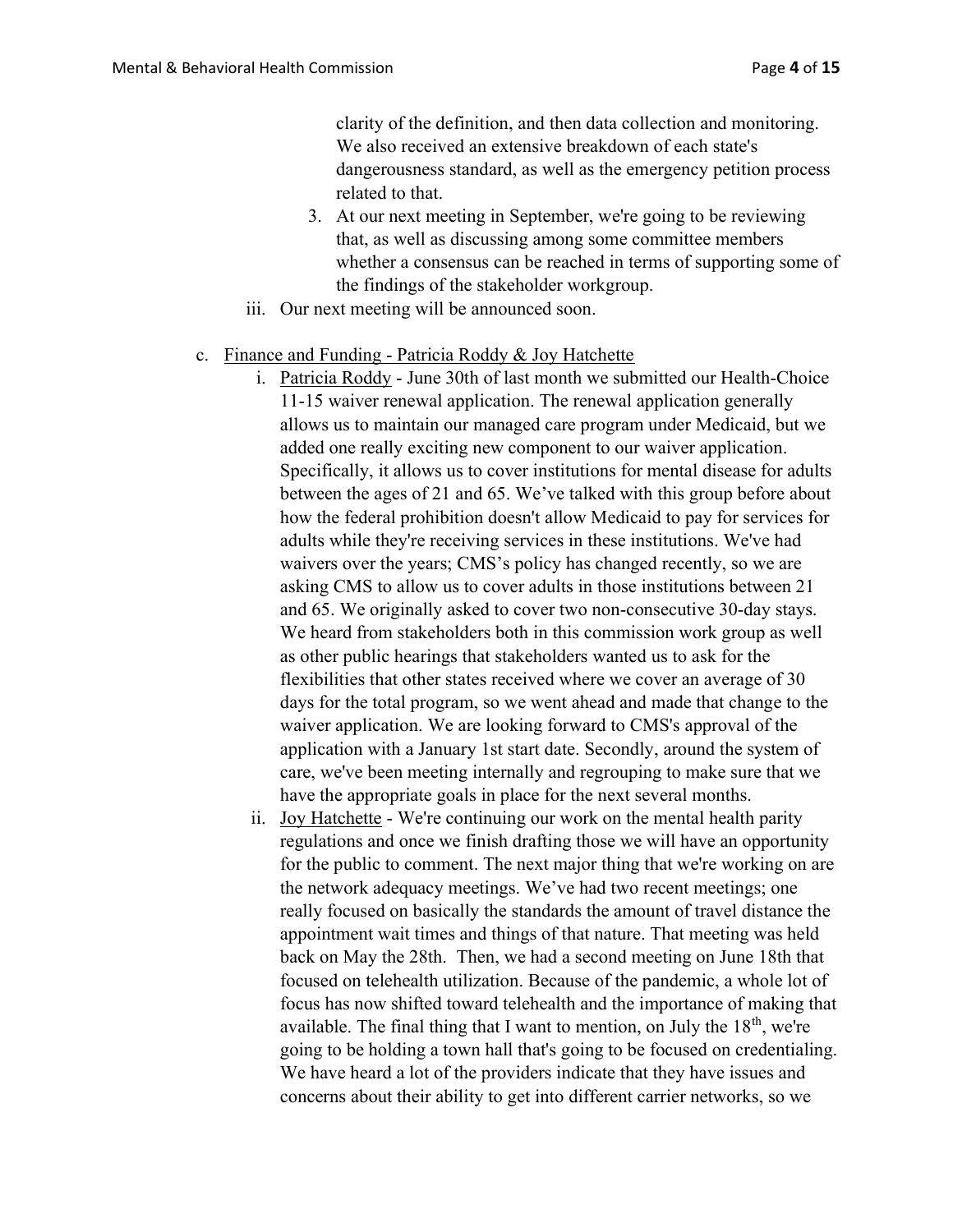want to have an opportunity to listen and hear what some of those issues are and see if anything that can be done.

- iii. That's going to be held on July 18th.
- d. Senator Katie Fry Hester Public Safety
	- i. We've had two meetings and continue to follow on the recommendations for the state summit on mental behavioral health. Some of the leading recommendations had to do with investigating peer support specialists and also the availability of housing.
	- ii. At our last meeting, we heard from three specialists in peer support services. Laurie Galloway, executive director of On Our Own in Carroll County. Richard Lewis, a peer support specialist from the eastern shore crisis response. And Katie Rouse, the executive director of On Our Own Maryland. We learned that on the individual level and how it includes advocating for people in recovery, sharing resources, building skills, building community relationships, leading recovery groups, and monitoring goals. Peer support specialists operate in three settings in the community: wellness and recovery centers, rehab programs and inpatient facilities, and in crisis settings.
	- iii. We're also joined by Jim Hendrick from the Governor's Office of Children, Victim Service and Crime Prevention to give us an update on the behavioral health and public safety center of excellence. They're looking at implementing the statutory requirements according to that office and looking at how to structure the center of excellence so it meshes well with the existing CIT center of excellence.
	- iv. The next step, in terms of the grant we received from SAMSA, will be to implement the Train the Trainers program on the SIM's intercept model. Looking ahead to our next meeting the next topic will be improving housing and accessibility.
	- v. Our next meeting will be Tuesday, August 10th at 3 p.m.
	- vi. Lt. Governor The peer recovery specialists, are they working both with substance use disorder individuals as well as those in the mental health area?
	- vii. Dr. Jones They're predominantly found in the substance disorder phase. However, they are also utilized on the mental health side and there's more funding generally for the substance use. Its limited usage is predominantly on the mental health side. You have peer recovery specialists that work with the assertive community treatment programs, all of which have to have a peer that is on the team, which is a requirement for operation. In general, we would all like to see a greater expansion of peer review in other behavioral health treatment environments. There's a whole peer recovery infrastructure that is predominantly community based, not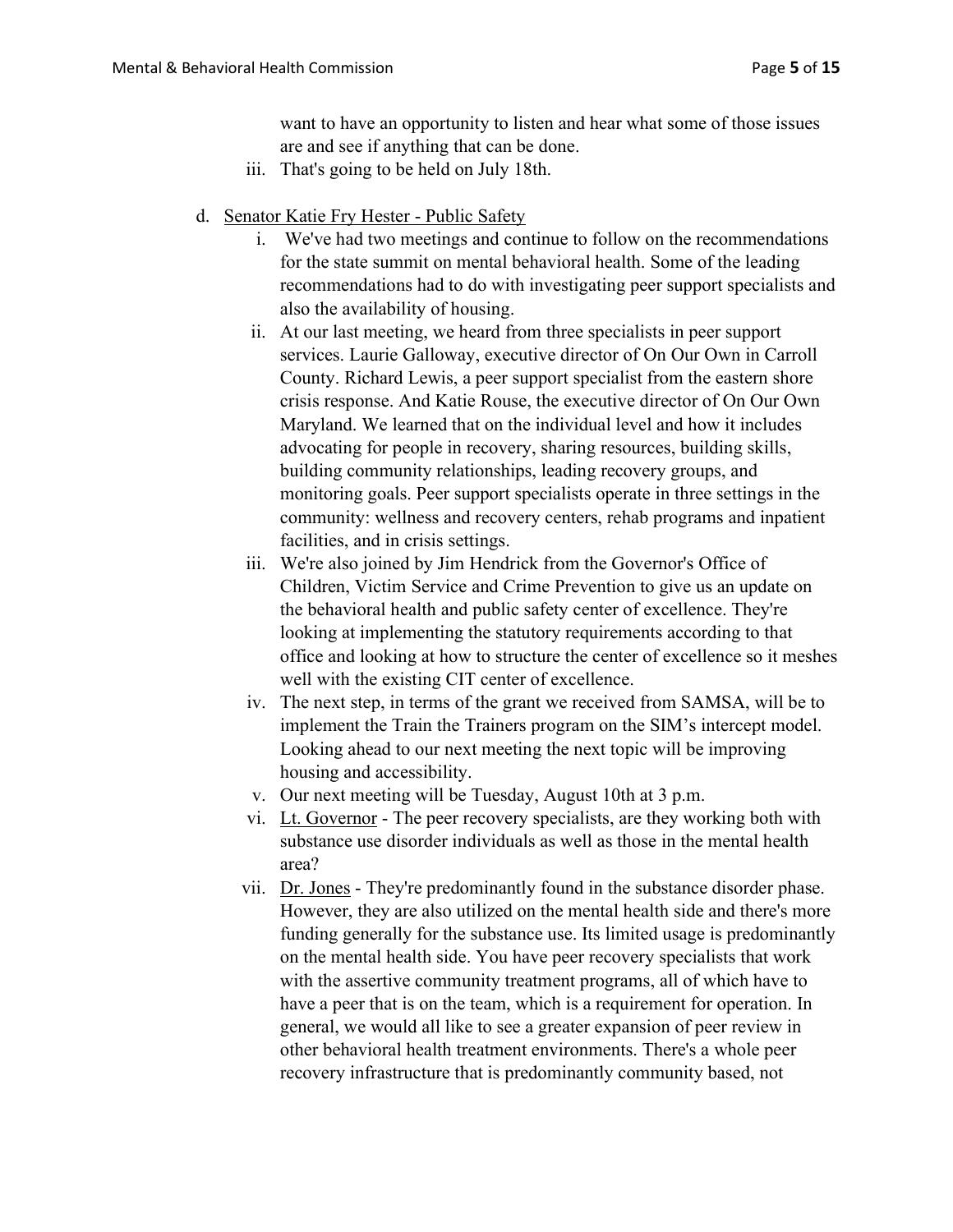necessarily attached programs. We'd like to see expansion into programs to introduce people who don't know about peer recovery supports.

### 5. Special Presentation - Dr. Jones & James Yoe, Data-Informed Risk Mitigation (DORM) Report

- a. Please see attached documents for the presentation
- b. Discussion
	- i. Lt. Governor Students tended to use more services over time both on the mental health and on the behavioral health side before an overdose can happen. It sounds like our services aren't working.
	- ii. Dr. James Yoe I think that's part of the discussion what can be done to engage those folks differently, particularly those with dual mental health and substance use issues. This decedent group is far less than one percent of all folks in the public behavioral health.
	- iii. Lt. Governor We saw a presentation over a year ago about the fact that those who suffer mental health use more acute care services than others. These are individuals who have either one or co-morbidities are using one service and are still dying.
	- iv. Senator Eckardt Is there any way to sort out what are the true suicide attempts from overdoses?
	- v. Dr. James Yoe We don't have data that sorts that out. We have suicide data and we have the overdose intoxication data. Sometimes a portion of those deaths that get recorded as overdoses are also suicides. Something we are thinking about and trying to figure out is how we can nail that down. We are attempting to be able to get more definitive data. We are doing some work to match up the suicide data with the public data.
	- vi. Senator Eckardt How does this data compare to other states? Because any differences might lead us back to that question of, "How does our policy positively or negatively affect outcomes?"
	- vii. Dr. James Yoe States are collecting the data in different ways. We have some challenges to really match that up correctly, but I think that's another avenue to look.
	- viii. Dr. Jones There's a general conception that people who have dual diagnoses have worse outcomes. This isn't established. I don't think that our outcomes are necessarily worse, but again, we don't have any point of reference other than we have a really good infrastructure for the treatment of conditions including substance use disorders.
		- ix. Dr. James Yoe It would be interesting to engage with a few states to see if we could do a joint project around this data.
		- x. Senator Fry-Hester Do we have any mechanisms for tracking when people stop using the services and checking in?
		- xi. Dr. Jones That's something that's missing within our public behavior sector in general healthcare. That is an opportunity. In the last slide, we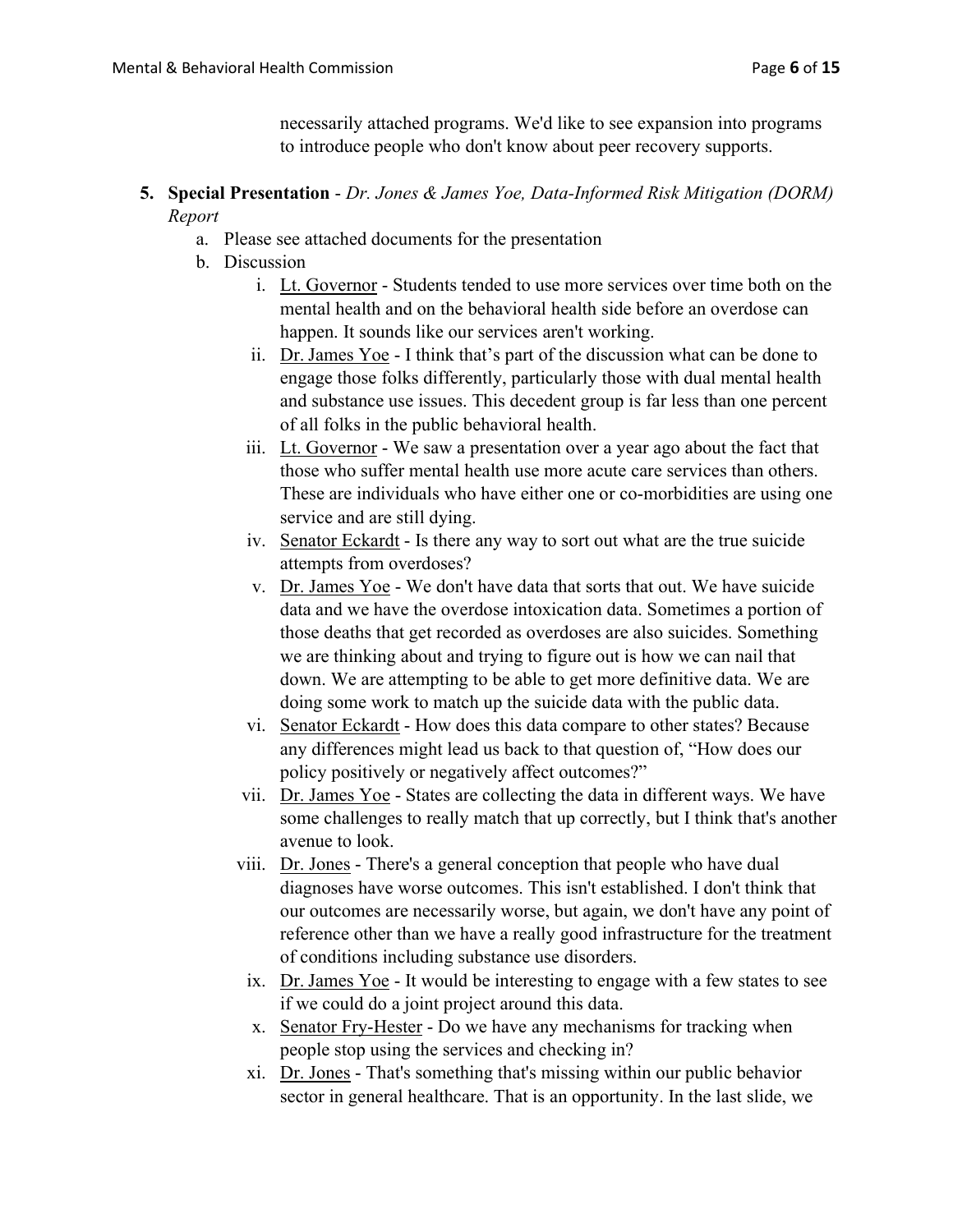talked about opportunities. One of those opportunities is around a system of care coordination. Tracking, monitoring and following someone as they enter and leave care is very important. Having that connection to at least to engage them to try to get them back in services is paramount. That's definitely something that's lacking in our current system. I would be happy to talk about getting a pilot program in that area.

#### 6. Public Testimony

- a. *Speaker 1, Chris Compton* I was asked to attend this meeting by my good friend Christian Mealie. For my testimony, I wanted to talk about what has helped me in order to pay it forward and help the next person. I have battled with depression, alcoholism and addiction. I am now coming up on nine years of sobriety. This would not have been possible without my wife, my family and the great people at Celebrate Recovery. Men and women of all backgrounds, professions and regions across the country gather at different times and places during the week to celebrate their steps. They come together to celebrate not only their small victories, but their common understanding that we all suffer from hurts, habits or hang-ups. The model is a shared meal for the first hour. This is followed by a live band singing and giving praise. During the time of live music, between songs there's a handout of sobriety chips along with other readings of bible verses intertwined along the way. What I found to be the most powerful part of this weekly event is the 15 minutes at the end of the music portion where someone provides their testimony before the last song. The first time I arrived, the gentleman stood up in the auditorium and mentioned about what he was addicted to. His story from beginning to end was so powerful, that the impact of it made me want to come back again and again. After that time, we would break off into small groups. At my first session, in men's addiction group, I had my head down in the back and the person leading the group said "young man in the back", and it looked exactly like my grandfather, who I hadn't seen in 27 years as he's been deceased. He said "you still have your whole life ahead of you, you still have time to get on the right track". I texted my only roommate from college and I said "this is the greatest thing that I think I've ever attended". I realized some people are not as lucky as me. I feel a responsibility now to help the next person.
- b. *Speaker 2, Lucian Parsley* I am from Disability Rights of Maryland. We are the protection and advocacy center for persons with disabilities for the state. We're here to thank the work group and urge your continued support for people with mental illnesses and related behavioral health disabilities. We support the recommendations in the proposed report. We urge the workers to proceed carefully, as it considers how changes should be made. Specifically, we support the recommendation to promulgate regulations around the definition of the danger standard for involuntary commitment. We believe the goal for emergency and voluntary commitment should be protection of the safety of individuals in crisis,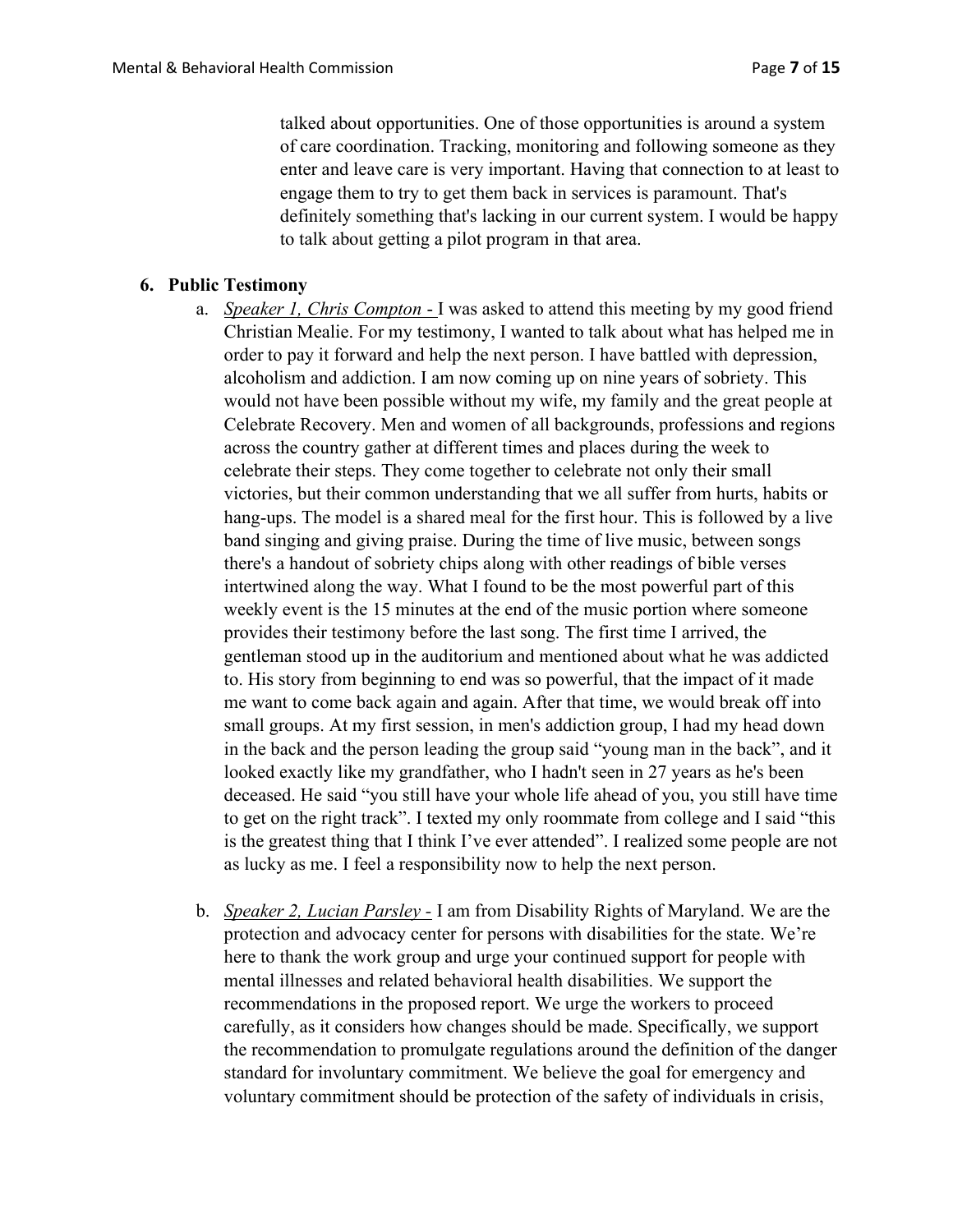as well as the safety of others. We support the decision to exclude psychiatric deterioration in the proposed definition. We support the increased use of community-based services including ACT team services and peer support services. In our experience, people will be more likely to engage in treatment and services if they are part of that decision to engage in services. We also support the recommendations for widespread training and also for gathering additional data. We note that the data that was presented by the office of the public defender shows that the vast majority of individuals proposed for involuntary commitment are retained at hearing, which is nearly 10,000 Marylanders per year. The OPD data also indicates that black Marylanders are more likely to be in for an emergency evaluation and more likely to be retained in hearing when compared to white individuals. This disparity mirrors the national data. Black individuals are on average up to four times more likely to receive a schizophrenia diagnosis. Any revision to Maryland's involuntary commitment process must take into consideration these disparities with an eye toward reducing inequities.

c. Speaker 3, Dan Martin - I want to thank Dr. Jones and the behavior health administration for the inclusive process that was spoke on earlier. There are behavioral health providers and professionals, legal rights groups, hospitals, local system managers, and individuals with lived experience and families were all part of this inclusive process. The results and the recommendations is a good compromise. Everyone had a chance to be heard and we certainly support the calls in the report for increased training and data collection around these issues. We have doubts about the need to define danger so specifically. We do want to thank the behavioral health administration for rejecting in that report it include a psychiatric deterioration standard. We couldn't support such a standard because we think it would subject an overbroad population of Marylanders to involuntary commitment. Just because someone's symptoms may be worsening doesn't make them a danger, nor does it mean that involuntary hospitalization is the appropriate level of care. Predictions of future dangerousness are notoriously unreliable. Studies have shown that clinical assessment of future dangerousness are highly inaccurate and if mental health professionals would struggle to predict future dangerousness based on psychiatric deterioration, it seems obvious that law enforcement would certainly perform worse. I want to make it clear that there's no one organization, no one group of advocates that speaks for all family members. My sister-in-law has dealt with schizophrenia and worked and battled and lived with schizophrenia for years. It's been challenging for us how often she's involuntarily committed to the hospital because she's been determined to be a danger to herself or others. Even with medication, just by the nature of her illness, she is literally always at risk for psychiatric deterioration, again just because of the nature of her illness. She would be horrified and scared if our law allows someone at some point to petition her for involuntary hospitalization against her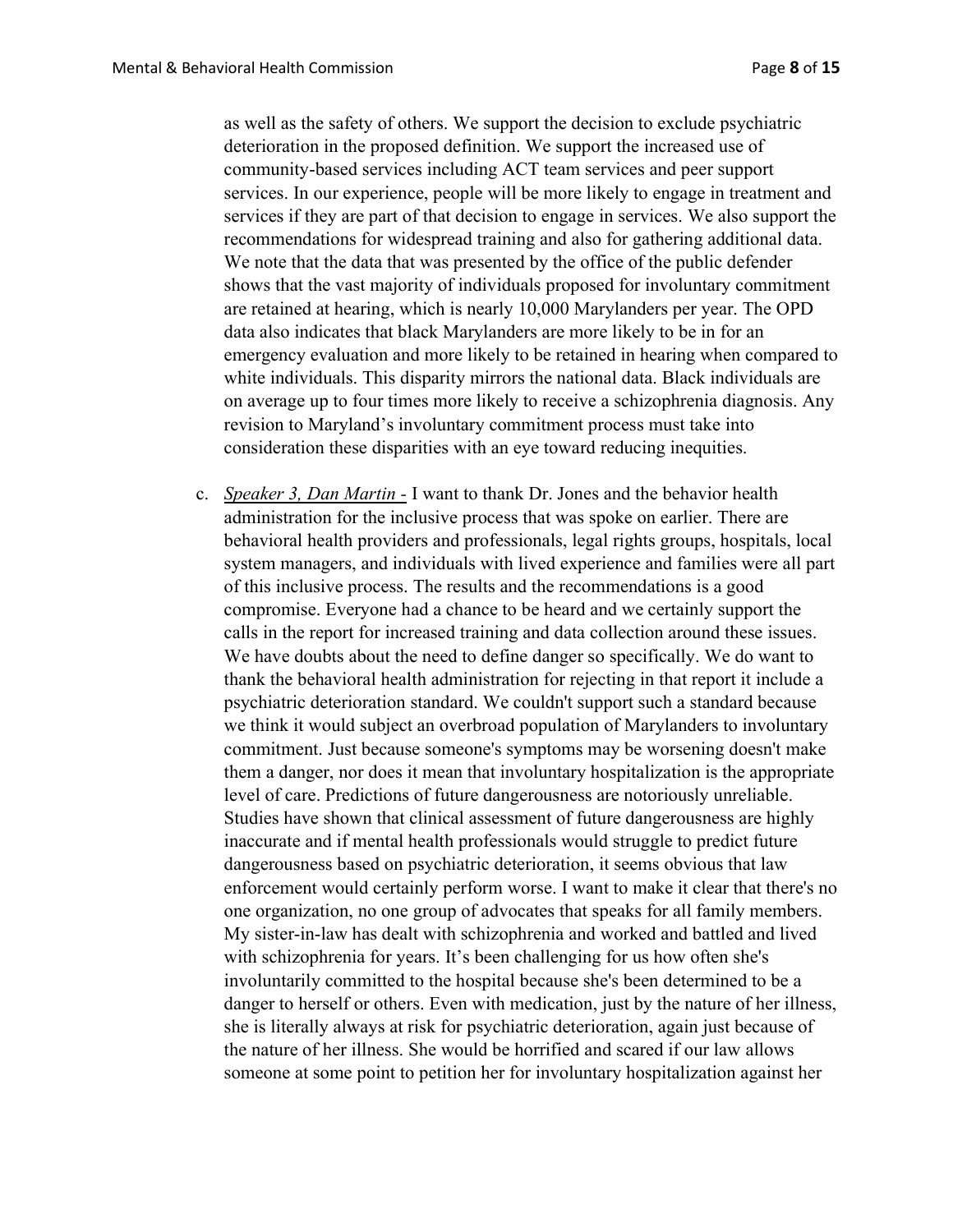will just because they feel that her symptoms are worsening and that she may become a danger to herself.

- d. Speaker 4, Katie Rouse I'm the executive director of On Our Own Maryland and on behalf of the more than 6,000 people who find support at one of our wellness and recovery centers throughout the state, I just can't tell you how exciting it is to hear you all talk about peer support with passion and to see us as partners in making our system better. On Our Own Maryland participated in an inclusive process with the BHA and voluntary commitment stakeholders work group and we strongly support the recommendations of the report specifically to restrict involuntary treatment to recent relevant and reasonable threats to safety to implement statewide training and to begin that process of centralized collection and active analysis of the data related to emergency petitions and involuntary hospitalizations, specifically with an equity lens. Scattershot doses of emergency treatment delivered through a few days at a hospital stay can save lives, but it has little influence on the perpetuating factors that drive most crisis cycles. But, there are ways to integrate and to optimize voluntary choice even if crisis is part of your cycle, like, through a crisis plan or psychiatric advance directives. When it comes to involuntary interventions we know that our system is far too noisy and that it costs us dearly whether you measure it in the trauma and destruction experienced by peers and their loved ones in the continuing disparities for communities of color and marginalized peoples. Without a centralized way to establish expectations and measure outcomes what we're vulnerable to is biasing our system with potentially calamitous changes based on anecdotes or assumptions that confuse symptoms with safety. Our dedicated behavioral health professionals and our public servants deserve to be properly equipped with the knowledge of the basic precepts, the real harms are the high costs and the long-term consequences of involuntary practices. Maryland's behavioral health system can't truly consider itself to be trauma-informed and person-centered without us addressing these gaps in our protocol and our practices. So, as to the weight of the need to establish a baseline through training and data, the whole working group agreed that this reading was true. We urge you to adopt the report's recommendations and thank you so much for your support and you're listening.
- e. *Speaker 5, Adrian Bridenstien* Like my colleagues before me, we too just want to offer our thanks to the behavioral health administration for the inclusive and collaborative process to develop the involuntary commitment report. We were one of the agencies that were also involved with helping to develop the recommendations. It is not easy to bring passionate advocates together around consensus. One of the things I do think that all of the advocates agree on is that when involuntary engagement is used, it does represent an opportunity to improve our system of care and does represent that when people have not been well served by the public behavioral health system. We offer our strong support for the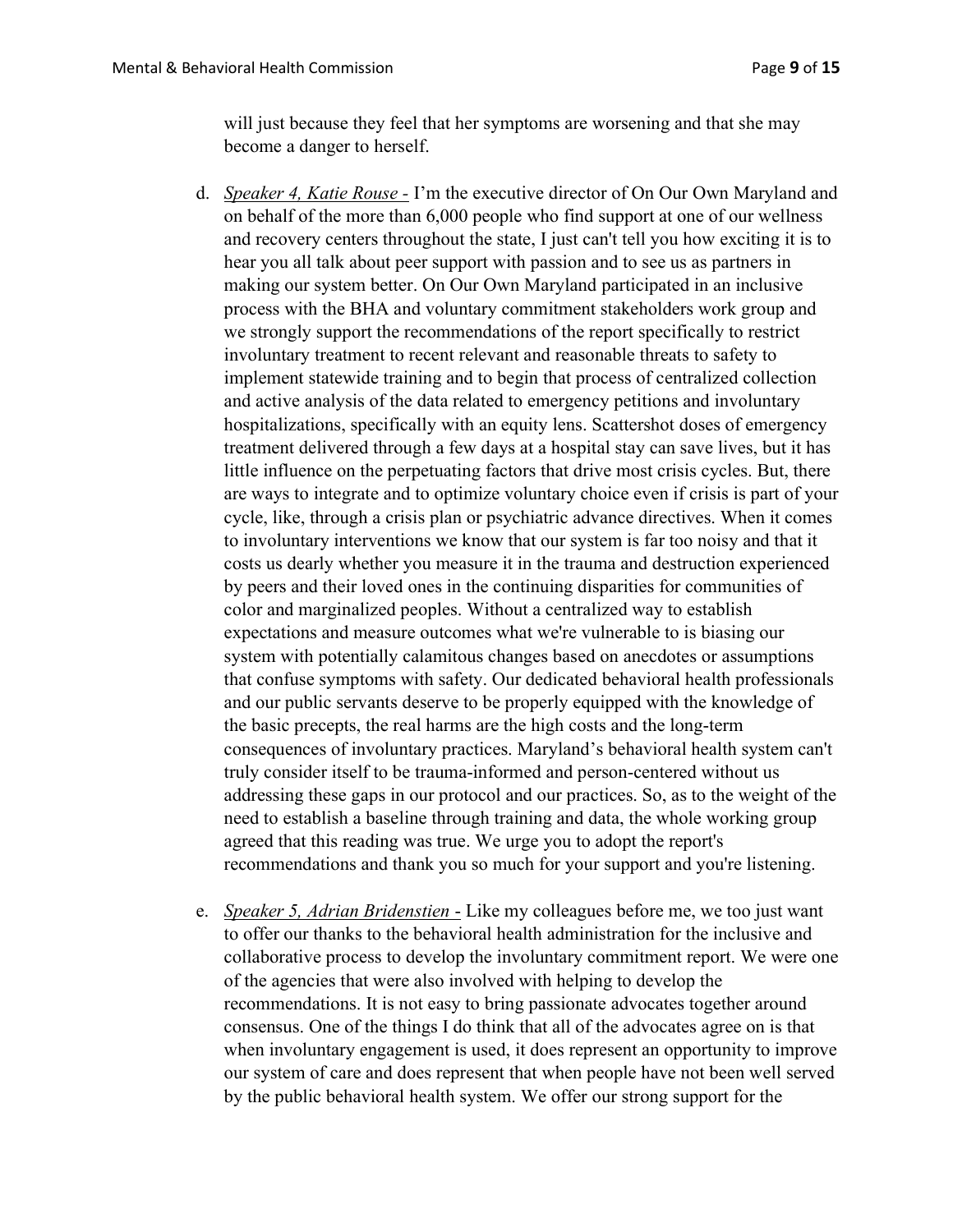recommendations that are included in that report. One of the things that we find most valuable are the data elements that we have to look at which are looking at emergency petitions and then the end result of those emergency situations. From a systems manager perspective, that is data that we can use to show if we're being more accountable to the people that we're here to serve and we can look at it at the aggregate and the system level to assess for that. It can also provide us an opportunity to look for where there were missed opportunities to better serve those people. One of the things that I do think is important to note, until now we still don't have access to that data, so we're looking forward to working with the behavioral health administration to put the systems in place to better collect that data. As we look at policy reform, whether it's at the statutory level or regulatory level, we do think it's important to look at this data. In particular the data elements that are part of these recommendations before making any type of regulatory change

- f. Speaker 6,, Stephanie Franklin See attached Testimony
- g. Speaker 7, Anne Geddes I'm with the Maryland Coalition of Families. I'm here to express our support for the recommendations of the involuntary commitment stakeholders work group. I'm not going to repeat all the comments that the advocates who preceded me made. We agree that psychiatric deterioration should not be included in the definition. We agree on the need for comprehensive training and the collection of data. The only thing I want to add is that we really believe that the process that informed the report was inclusive, thorough and well balanced. We especially appreciated the opportunity to present on the personal experience of one family who found that involuntary commitment did not promote the recovery of their loved one, but hindered it. We want to emphasize that many family members value self-determination and the protection of civil liberties. What they want is for their loved one to have easy access to a wide array of quality appealing and readily available mental health treatments and community supports.
- h. Speaker 8, Brian Stinton I'd like to express my disappointment with the outcome of BHA's involuntary commitment stakeholders work group which was convened to advise BHA on the need to define danger to self or others in Maryland law. BHA will soon be presenting a report to this commission purportedly based on the deliberations of this work group, which, I was grateful to serve on you may recall at the last commission meeting you heard from me and many Maryland families who were distressed at the clear signals coming from BHA that they did not intend to include in the definition of danger to life or safety language, making clear that an individual at risk of suffering psychiatric deterioration that is permanent harm to the brain is dangerous to themselves. You will recall the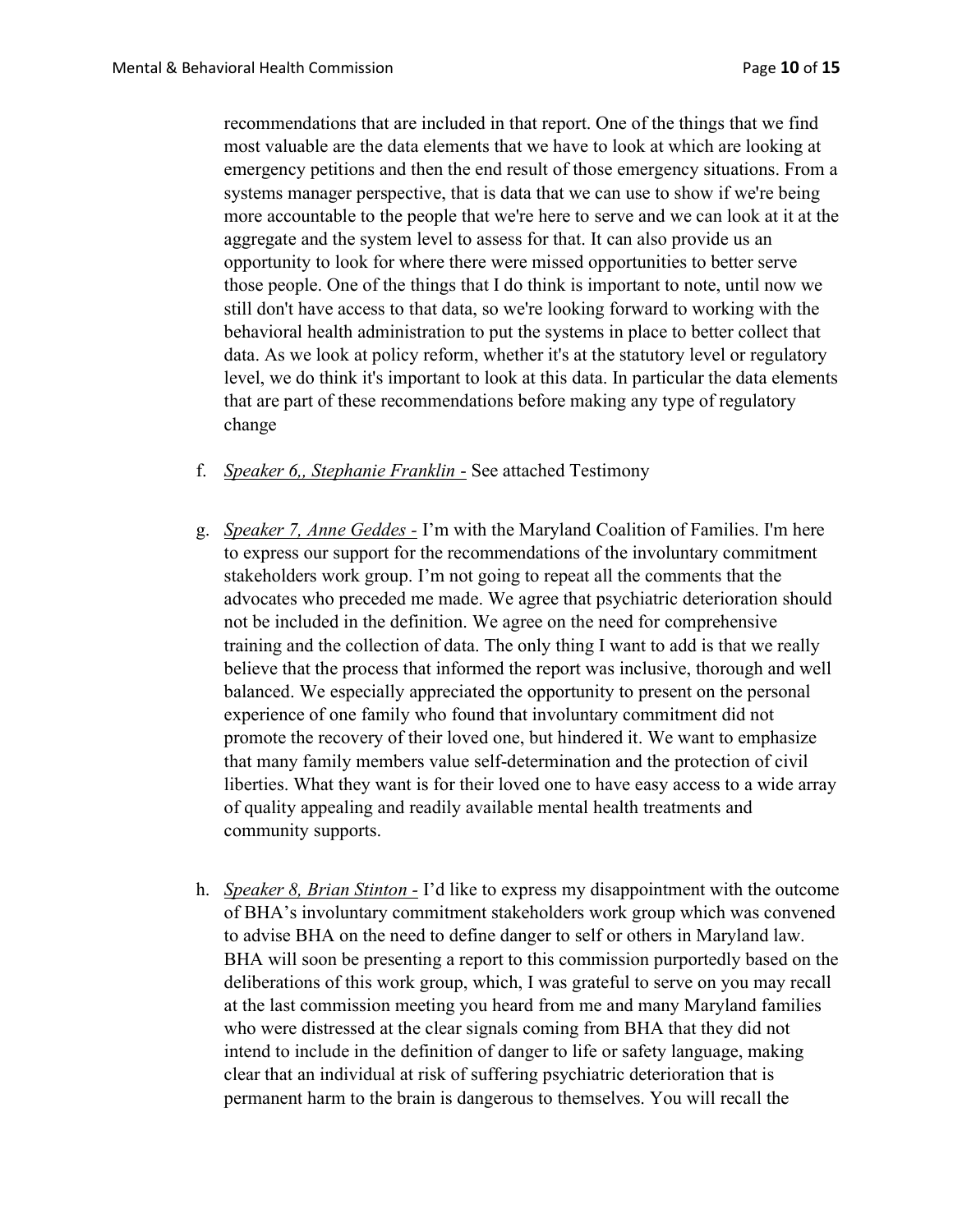testimony of these many parents and siblings that the tragic outcome suffered by their loved ones could have been avoided had only they been able to get help on the basis of psychiatric deterioration. Since that last meeting, BHA has distributed to the work group a draft of the report they intend to send to the commission later this month, and it's not going to include psychiatric deterioration language in their proposed definition of danger. Secondly, the BHA is recommending that the definition of danger be promulgated by health regulation rather than enshrined in statute. I'd like to make clear that my sadness over this goes far beyond not getting the result that I and others had hoped for. Compounding the frustration is that the draft report leaves those of us calling for a psychiatric deterioration standard feeling unheard. The report quickly dismisses psychiatric deterioration as a proposal to authorize civil commitment of non-dangerous individuals. What we have argued is that an individual at risk of psychiatric deterioration in the absence of timely treatment represents a danger to their own life and safety. We base this argument on copious research demonstrating that extending the duration of untreated psychosis results in physical brain damage and significantly diminishes an individual's prospects for mental health recovery. Our contention all along has been that an individual who suffers such harm due to non-treatment is categorically less equipped to maintain their personal safety and avoid lifethreatening hazards than someone whose brain function was preserved through timely treatment. With respect to Dan Martin's comments, the idea here is not to predict future danger based on current loss of brain function, it is to identify that loss of brain function as a danger in itself, something to rescue a person from and there's nothing speculative about it. If BHA rejects this line of argument, their report should at least engage with it and explain why it's been found unpersuasive. Instead, the draft report constructs and easily knocks down a straw man by framing the case for psychiatric deterioration as being untethered to any concern for the danger to self or others. Similarly, BHA's explanation for recommending a definition of danger by health regulation rather than statute does not engage at all with the arguments advocates have put forward as to why a statutory definition is needed. For these reasons, I sincerely hope the commission will look beyond the forthcoming BHA report and recommend that Maryland recognizes psychiatric deterioration as a form of danger to self and enshrine this standard in law not in regulation.

i. Speaker 9, Evelyn Burton - I want to thank the Lieutenant Governor especially for his clear and strong interest in helping families overcome these barriers to care. We are extremely disheartened at the proposed danger standard language once again. The process seems interested in compromise and not solving the problem of barrier to care for families. Never once during the whole process was a proposed standard looked at in terms of the many family testimonies that I submitted to analyze if this danger standard helps these families. In many cases, it would not. Even when I pleaded with them to look at the case of the Logan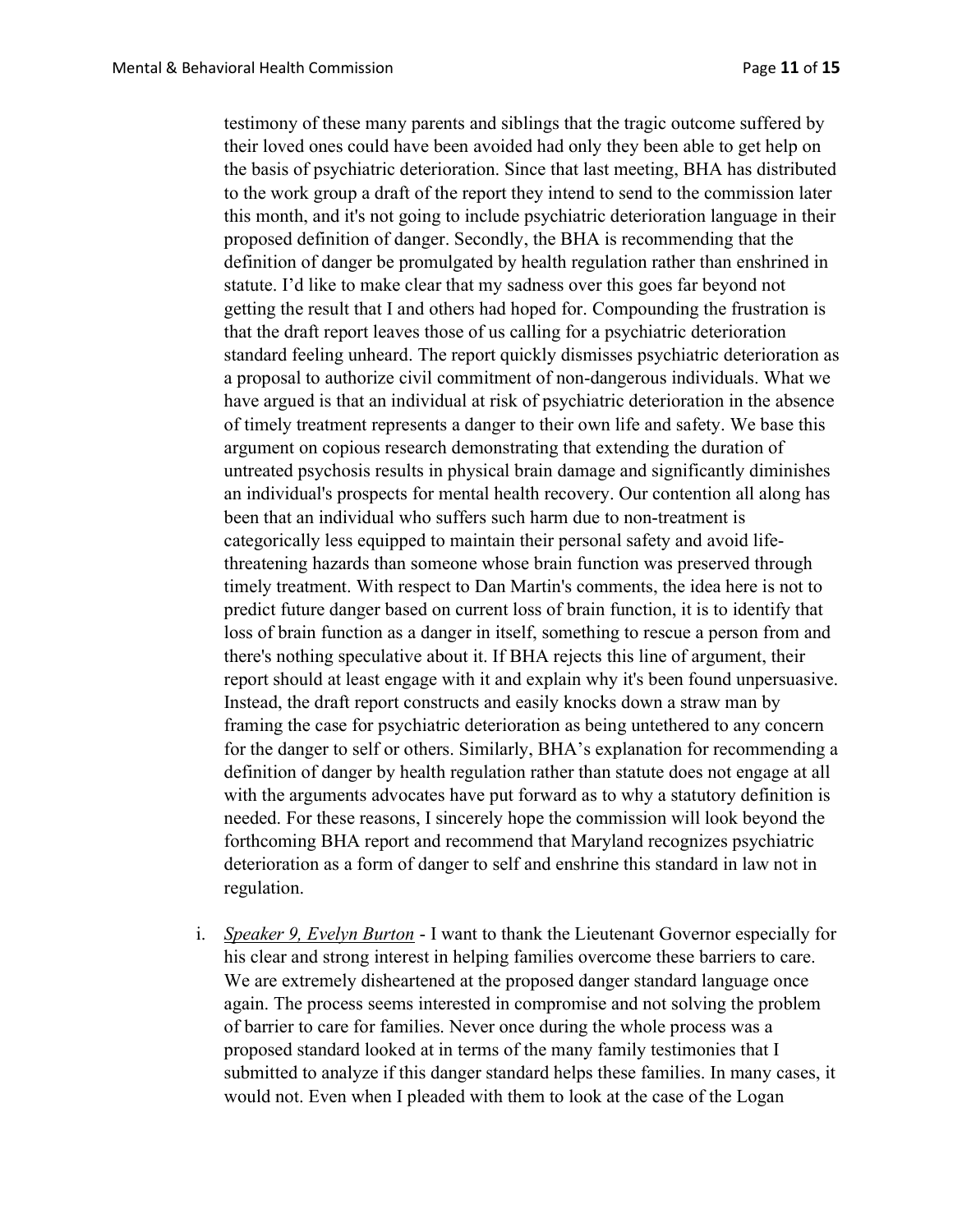family, whose son was psychotic, turned away from the ER even though they said he needed hospitalization, he refused. They couldn't put him in because all he had was psychosis and ended up killing two sheriffs. That was greeted with silence. There was no consideration. By refusing to put in psychiatric deterioration, they're basically condemning these people to a life of psychosis. I'll just mention this one family where the individual has now had, in a course of eight months, 17 emergency department visits, two crisis evaluation center visits, 11 hospitalizations, most of them voluntary, but refusing to take medications once she's in there while still experiencing psychosis. She not only meets the current danger standard, but would not meet the proposed danger standard. This has resulted in 115 days of various hospital stays and in the past seven months at a cost of over two hundred thousand dollars. One of the arguments the department used for not putting in psychiatric deterioration was the system couldn't handle it. The system can't handle refusing to take these people to a commitment hearing get them the proper medication, and get them on the path to recovery. This individual had previously many years ago been hospitalized and voluntarily given the right medication and for 12 years was stable in the community, but that's not happening now. The process is the same as it's been. There's all these groups who aren't dealing personally with the issue. They don't see the problems, they're not willing to listen to the families and they're not willing to look at the testimonies. I agree with Mr. Stinton that especially after this experience, I would like to see it in statute. I feel very uncomfortable with just regulations after seeing this process that it could be changed every year on the whim of the administration. My families want to be able to sit down with legislators and talk to them and tell them their story and get them to understand the agony and hardships that families are going through. They can't do that with administrators who are not responsible to the families.

j. Lt. Governor - we do have legislators on this commission and they are all free to write legislation. They would be willing to hear your thoughts.

#### 7. Discussion

- a. Lt. Governor I'll take the liberty of pointing something out that I saw in the Washington Post over the weekend. Are we seeing a lot of staff shortages as was reported in the Post? Are we approaching that in any way?
- b. Dr. Jones They're having a lot of problems with aggressive behavior. People are feeling unsafe. 104 people resigned in four weeks. There's obviously opportunities, but that's not an issue that we're dealing with at the moment, but we are trying to make sure that people have what it is that they need to continue to provide services and care.
- c. Lt. Governor I just wanted to bring that up. I am shocked to see the potential closings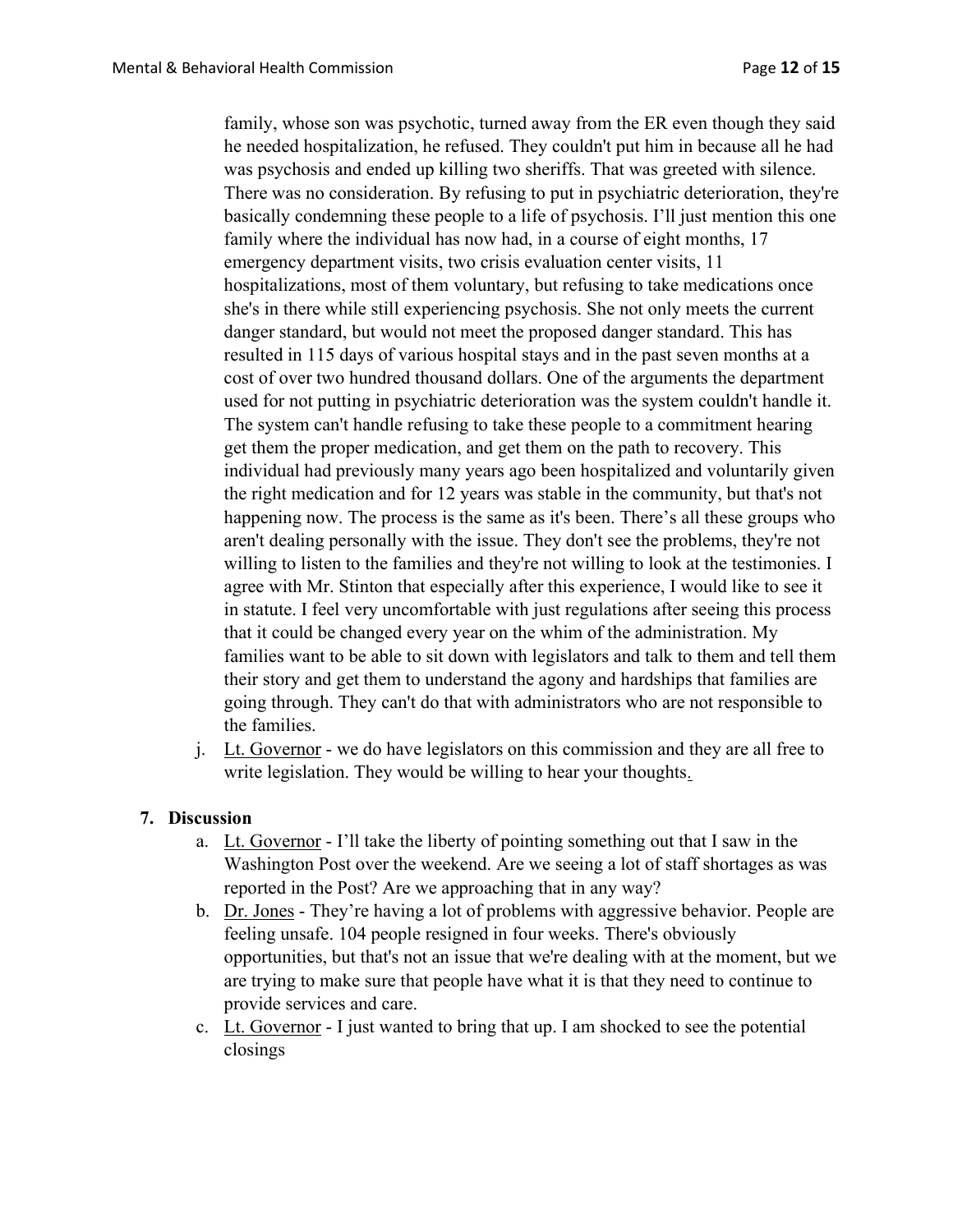- d. Senator Eckardt We can put the best system in place but if we don't have the staff to stop the crisis to be able to run more intensive care that may be required. Is that going to be an issue?
- e. Dr. Jones The behavioral health workforce is strengthening. Is there a sufficient behavioral health workforce? I don't think that any of us in the behavioral health space would say that the workforce is as robust as we likely need it to be. We certainly are doing more to provide scholarship support to help encourage interests and behavioral health fields. We are providing supports through growing our peer recovery specialist workforce and also other providers as well.
- f. Senator Eckardt There are less services now than I've seen in many years. In my career, I've been in psychiatric work and worked in the state hospital for over 40 years and it seems to me we have less resources now than before. So, I'm just concerned that if we want to have a state-of-the-art system we really need to be focusing on workforce. We're trying to recruit people in high school and young adults into the field of health. Then, how we get folks to begin to branch out and specialize into the upper level services?
- g. Dr. Jones Psychiatry has always been one of those fields where very few people choose.
- h. Dr. Tripuraneni Unfortunately this has been a nationwide problem, not just the problem in the state of Maryland. Especially within psychiatry the biggest challenge is to find psychiatrists in child psychiatry because of the two years of fellowship training and hardship. We can hardly find any child psychiatry which unfortunately impacts the mental health care of the children and the adolescents who are most vulnerable to mental health issues. We find it also very difficult even within our organization to be able to recruit and retain psychiatrists.
- i. Dr. Jones You can't just create doctors just like that. That's where it becomes important to look at the entire workforce in that collaborative care and I'm giving general practitioners the supports that they need to effectively manage treatment and that's where you look at measurement-based care. You can effectively monitor someone's progression through their course of treatment and make adjustments and or referrals so that you really are saving the psychiatrist for those who really need to see a psychiatrist. What we're seeing is that most people see the psychiatrist then they never transition back to their primary care doctors. Psychiatrists are limited to how many people they see, so having a different model of using collaborative care and really helping people in looking at creating that hub for behavioral health will increase the bandwidth of the number of people that psychiatrists can treat.
- j. Senator Eckardt Many of our candidates are now putting together teen mental health initiatives or aid groups who are looking at the resources in the county because we've seen an increase in teen crime and then we don't have enough resources to be able to do the assessment. With the pandemic, it's aggravated. We're getting a lot of information across the board that we're having increased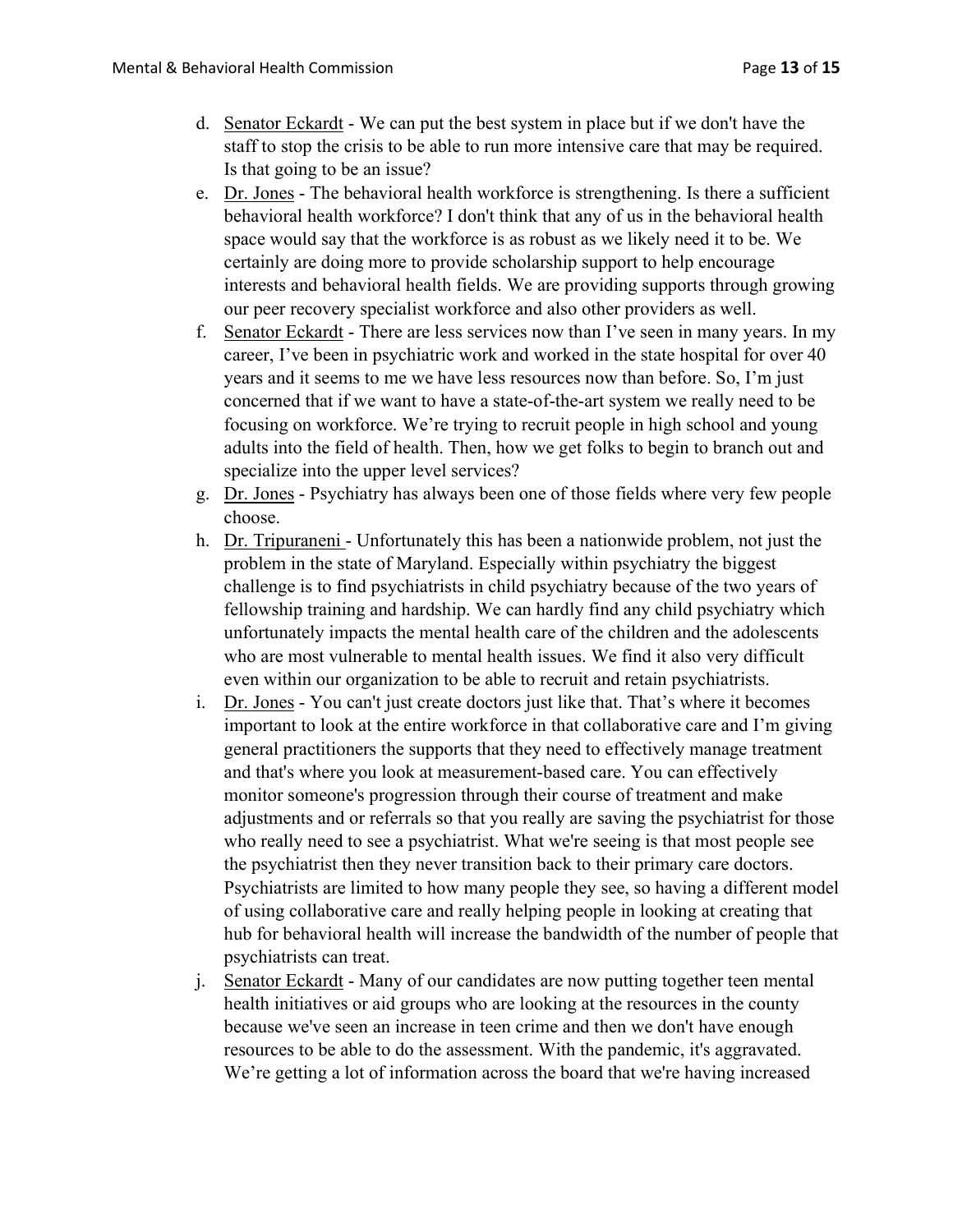anorexia in our youth population and other issues that are going to have to be addressed in the future.

- k. Senator Fry Hester It seems this workforce issue cuts across all four of our subcommittee and all of our counties. I just wonder if given the increased need of mental health right now if there's anything going on at the state level to really take a deep dive into the workforce issue, because I recall that there were several bills looking at scholarships and nursing and therapy and different things, but I haven't seen a list of recommendations on what the state should be doing to increase providers in this area and it might be the short term, then longer-term solution. Just curious if anybody knows there's anything going on to address the workforce at this point in time?
- l. Lt. Governor I have to go back and look and talk to on our higher education commission. Also, look into the apprenticeship programs, such as the department of labor's certification programs. But you're right, I am not sure if there are scholarships available.
- m. Senator Eckardt We learned at our economic regional council that there's a pot of money cut out of the federal budget to workforce development. We were thinking about our community health workers as a way to get entry into a lot of the minority populations so that we can begin to grow indigenous workers and start with community health workers because of the resistance to the vaccine. So, there is money available that can be used down through the counties that would train the trainer and reimburse those folks and people can get paid while they're taking that training. I think if there's a way we can kind of pull all of that together and focus and make some recommendations, communities can bubble that up to be able to coordinate it.
- n. Delegate Lewis-Young I think there could also potentially be some practice issues that could be looked at like any other medical profession specialty, whether it's dentists or optometry, from time to time we look to see could we be doing things more efficiently by giving a greater scope of practice, particularly for fundamental or routine issues to a psychologist versus a psychiatrist or a social worker. It's a controversial subject but it's definitely given the shortage and the crisis current worth of examination.
- o. Lt. Governor That's a good point. The state has already done that registered nurses can do more things than some other states allow them to do. Sometimes the physicians are opposed.
- p. Senator Eckardt As we move forward, one of the optimistic initiatives on the horizon is working in the interdisciplinary model in the community. That's the benefit of being in a facility and working, because patient psych requires a doctor, nurses and social workers and nutritionists, you get that coordinated team. We have a lot of practice initiatives around that team that I think will make a big difference moving forward and it also provides that kind of opportunity.
- q. Lt. Governor Maybe each of our subcommittees can take a look at this issue of workforce. As Senator Hester said, it does cross over these areas. It would be